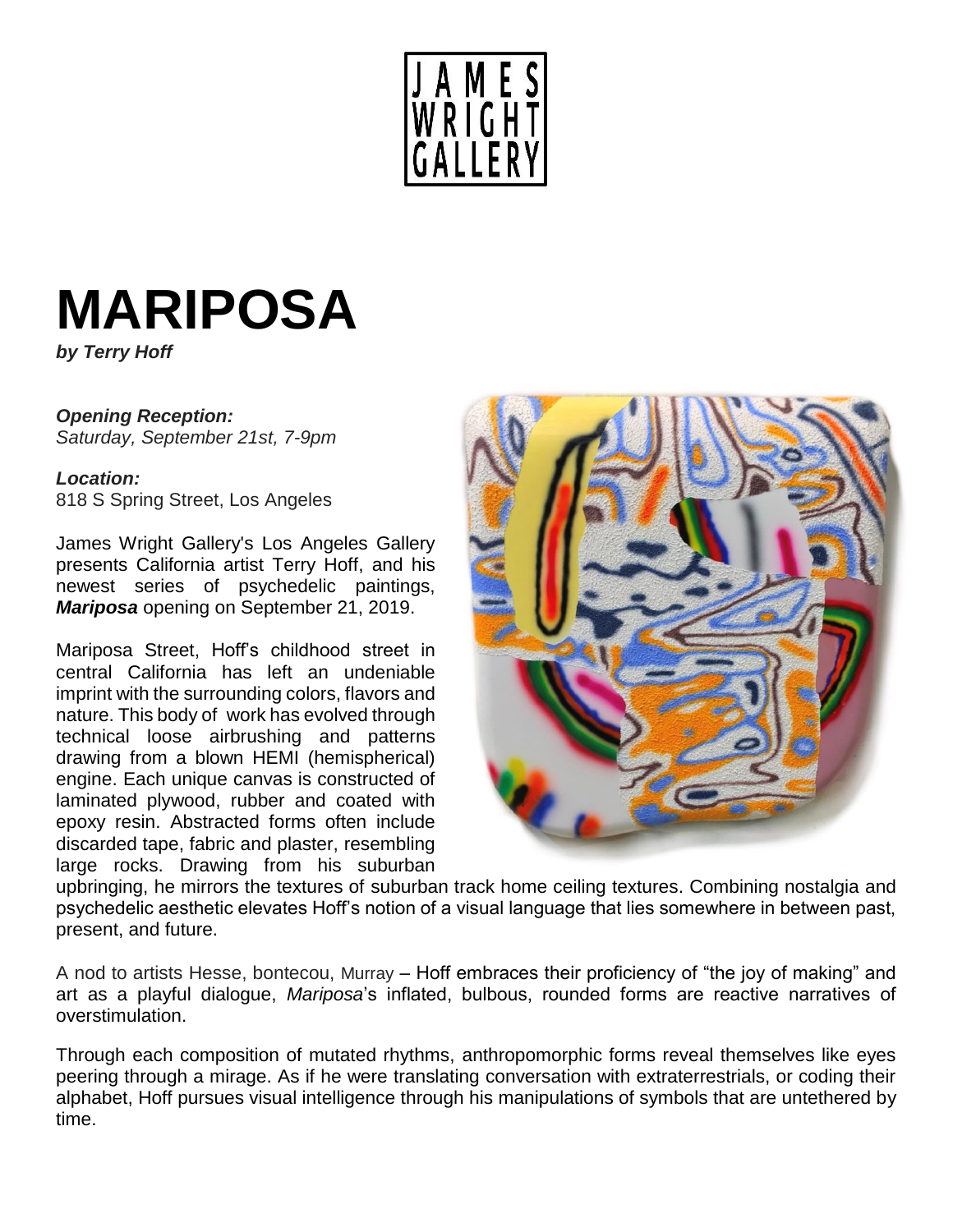## **Terry Hoff**

b.1956 Lives & Paints in San Francisco, CA

## **EDUCATION**

San Joaquin Delta College, Stockton, CA 1977-79 Academy of Art, San Francisco, CA 1979-81

#### **TEACHING**

Academy of Art, San Francisco, CA, 1986-96, 2001- 2017

## **SOLO EXHIBITIONS**

2019 "to be named later" NIAD Gallery, Richmond CA 2017 "Painted Ultra-space", Cabrillo Gallery, Cabrillo College, Aptos, CA 2016 2017 "BOP2" The Fourth Wall Gallery, Oakland, CA 2015 Startup Art Fair, Hotel Del Sol, SF, CA 2013 "B.O.P." Oceana Art Gallery Pacifica, CA 2011 "strapped, wrapped, rapped", PublicWorks Rollup Gallery SF, CA 2009 "all happens in the sky", Michael Rosenthal Gallery, SF, CA 2007 "Thrill rides and home gardening", Andrea Schwartz Gallery, SF, CA 2005 "Homey", Andrea Schwartz Gallery, SF, CA 2004 "Bump", Heidi Cho Gallery, NY, NY. 2004 "All you have to do is find your way home from here", Acuna-Hansen Gallery, LA, CA 2003 "Sleepyhead", Lizabeth Oliveria Gallery, SF, CA 2002 "Some Drawing", Acuna-Hansen Gallery, LA, CA 2000 "Nudge", Traywick, Berkeley, CA 1999 "Pucker", RARE Gallery, NY, NY 1998 "\*silly", Four Walls, SF, CA 1996 Luggage Store Gallery, SF, CA 1996 SF MOMA Rental Gallery, SF, CA 1996 Four Walls, SF, CA

#### **GROUP EXHIBITIONS**

2019 "Ultra Light Beams", Mount Analogue, Seattle, WA "Radiant Spectrum", Mash Gallery, Los Angeles, CA 2018 "The house plant show" Swim Gallery SF, CA "free fallin" Incline Gallery, SF, CA "group show 2", Semi Skimmed, London, UK Juxapoz Clubhouse, Denver ,CO "Round trip", Goodmother Gallery, Oakland, CA 2017 "Sweet n Low" Bedford Gallery at the Lesher Center for the Arts, Walnut Creek, CA 2017 "Lil Swim", Luggage Store Gallery, SF, CA 2016 "The Day After" Great Highway Gallery, SF, CA curated by Leo Bersamina 2016 "On and On", C2C, SF, CA 2016 "Anne and Mark's Art Party", Santa Clara Fairgrounds, CA 2015 "SWIM" New Image Art, LA, CA 2014 "some work" PublicWorks Rollup Gallery SF, CA 2011 "shadowshop" SFMOMA curated by Stephanie Syjuco 2008 "30th Anniversary", SF MOMA Artisits Gallery SF, CA 2007 "Back to the Fifties", Heidi Cho Gallery, NY, NY 2007 "In the Fullness of Time", Luggage Store Gallery, SF CA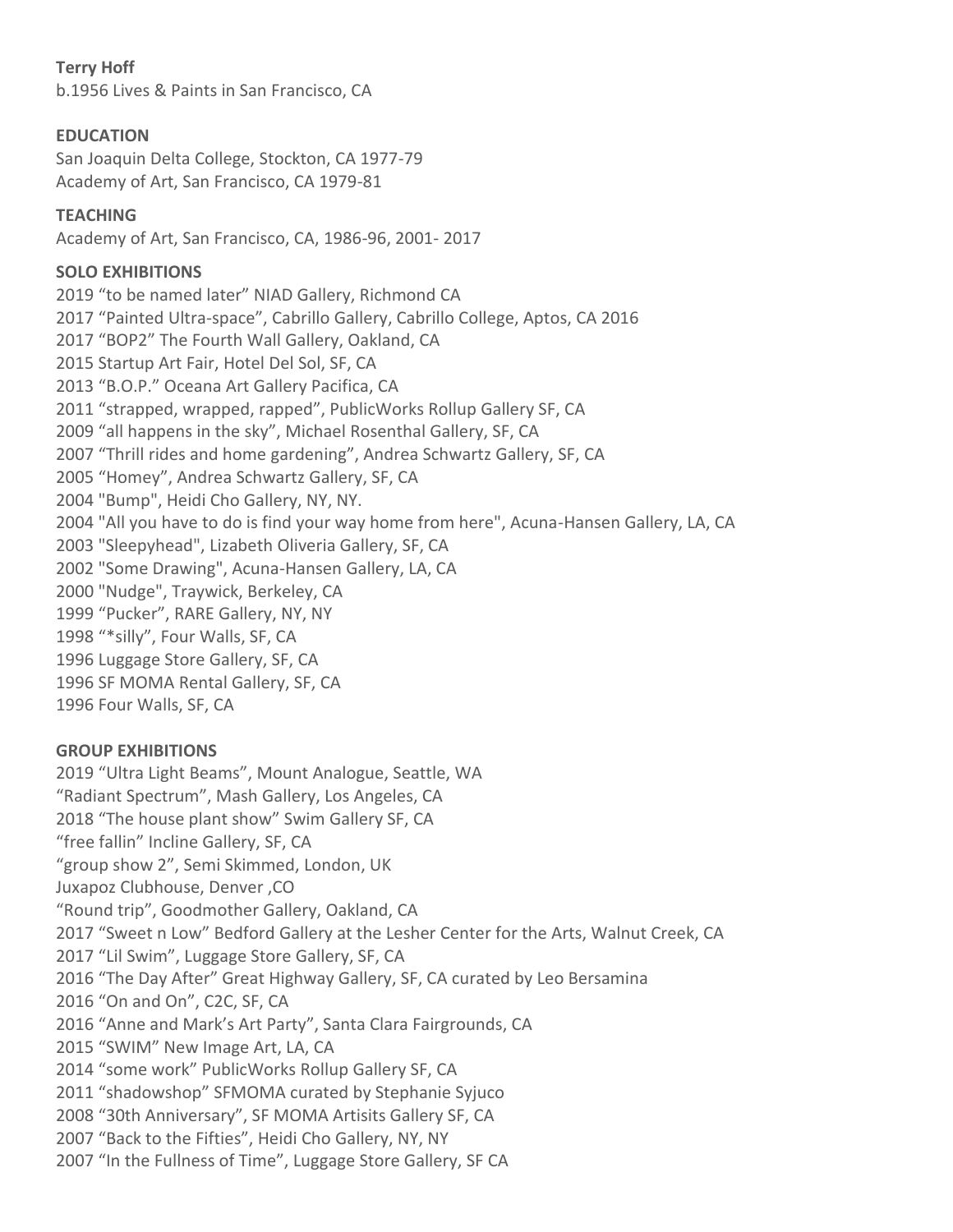2006 "Under the Surface", SF MOMA Artists Gallery, SF, CA 2004 "Hard Candy", San Jose Institute of Contemporary Art, San Jose, CA "Comics Stripped", Off the Preserve, De Rosa Foundation, Napa, CA 2003 "25th Anniversary", SF MOMA Artists Gallery, SF, CA 2001 "Eureka!, Art from the Bay Area", MCA, San Diego, CA (catalog) 2001 "Eureka, Too", San Jose Institute of Contemporary Art, San Jose, CA 2000 "Petty Crimes", Laing Art Gallery, Newcastle, UK (cat.) touring 2000 "Fleishhacker Fellowship", San Jose Museum of Art, San Jose, CA (cat.) 1999 "Life in Space" Three Day Weekend, Wesley Hall, CCAC, SF, CA 1998 "Nothing But Time", Southern Exposure, SF, CA 1998 "SAP", Lanai Motel, SF, CA 1998 "20th Anniversary", SF MOMA Rental Gallery 1998 "California Current", RARE Gallery, NY, NY 1997 "Bay Area Now", Center for the Arts at Yerba Buena, SF, CA (cat.) 1997 "Thoughts on the Holidays", Regional Center for the Arts, Walnut Creek, CA 1997 "Round and Around", Southern Exposure, SF, CA 1996 "New American Talent", Austin Museum of Art at Laguna Gloria, Austin, TX (cat.) 1996 "Glean", Four Walls, SF, CA 1996 "Confess", Southern Exposure, CA, SF 1995 "Penetrations", Show N Tell, CA, SF 1995 "National Juried Exhibition", Phoenix Gallery, NY, NY 1994 "Identity: Media and Representation", Works, San Jose, CA 1993 "Object", Intersection for the Arts, SF, CA

#### **AWARDS**

1999 Eureka Fellowship from the Fleishhacker Foundation 1999 SECA Award finalist SF MOMA 1995 California Discovery Gold Award 1994 Grand Award San Diego Art Institute

#### **PUBLIC ART COMMISSIONS**

Facebook, Menlo Park, CA Completion Date: 2018 Laguna Honda Hospital Redevelopment Project, SF Arts Commission. Completion Date: 2010 Budget: \$180,000

#### **BIBLIOGRAPHY**

Baker, Kenneth. "The face of existential angst? Or just plain silly?" SF Chronicle, April 21, 2007 "A look beyond the veneer of alleged innocent era." San Francisco Chronicle, July 23, 2005 "Terry Hoff at Lizabeth Oliveria." San Francisco Chronicle, January 25, 2003 "Toying With Meaning." San Francisco Chronicle, 17 June 2000. "Terry Hoff Pushes and Pulls on the Emotions." San Francisco Chronicle, 21 May 1998. "Quick Draw Artists and Tender Hearts." San Francisco Chronicle, 13 June 1997. "Stacking Things Up." San Francisco Chronicle, 11 December 1996. Bay Area Now. Exh. cat. San Francisco, CA: Yerba Buena Center for the Arts, 1997. Bonetti, David. "Eureka Exhibition Much Improved." San Francisco Chronicle, 1 February 2001. "Gallery Watch." San Francisco Examiner, 18 December 1998. "The Young at Art." San Francisco Examiner, 18 June 1997. The Eureka Fellowship Awards. Exh. cat. San Jose , CA: San Jose Museum of Art, 2000-2001. Fischer, Jack. "Artists To Keep An Eye On." San Jose Mercury News, 14 January 2001. "Twisted Visions of Youth." San Jose Mercury News, 1 February 2004.